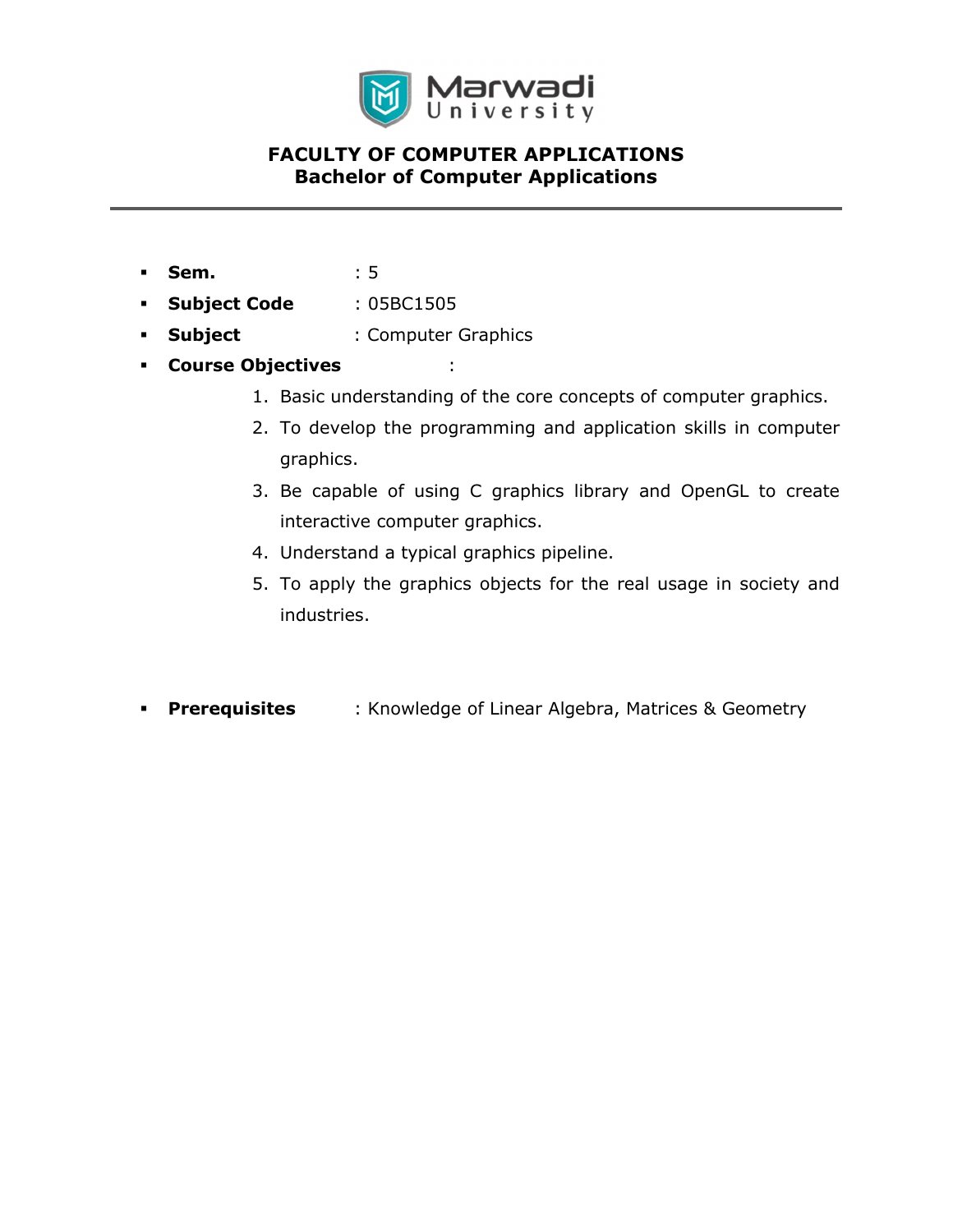

# FACULTY OF COMPUTER APPLICATIONS

# Bachelor of Computer Applications

| <b>Unit No</b>          | <b>Topics Covered</b>                                                                                                                                                                                                                                                                                                                                                                                                                                                                                                                                                                                            | No of           |
|-------------------------|------------------------------------------------------------------------------------------------------------------------------------------------------------------------------------------------------------------------------------------------------------------------------------------------------------------------------------------------------------------------------------------------------------------------------------------------------------------------------------------------------------------------------------------------------------------------------------------------------------------|-----------------|
|                         |                                                                                                                                                                                                                                                                                                                                                                                                                                                                                                                                                                                                                  | <b>lectures</b> |
|                         |                                                                                                                                                                                                                                                                                                                                                                                                                                                                                                                                                                                                                  | required        |
| 1                       | <b>Fundamentals</b><br>of<br><b>Computer</b><br><b>Graphics</b><br>&<br><b>Primitives:</b><br>Terms of Computer Graphics, Applications of computer<br>graphics, Display devices, Random and Raster scan<br>systems, Graphics input devices, Graphics software<br>and standards.<br>Points, lines, circles and ellipses as primitives, scan<br>algorithms<br>for<br>conversion<br>primitives,<br>Fill<br>area<br>primitives including scan-line polygon filling, inside-<br>outside test, boundary and flood-fill, character<br>generation, line attributes,<br>area-fill<br>attributes,<br>character attributes. | 12              |
| $\overline{\mathbf{2}}$ | <b>Graphics Primitives &amp; 2 D transformation:</b><br>Transformations (translation, rotation, scaling), matrix<br>representation, homogeneous coordinates, composite<br>transformations, reflection and<br>shearing, viewing<br>pipeline and coordinates system, window-to-viewport<br>transformation, clipping including point clipping and<br>line clipping.                                                                                                                                                                                                                                                 | 12              |
| 3                       | 3D concepts and transformations:<br>3D<br>display methods, polygon surfaces, tables,<br>equations, meshes, curved lies and surfaces, quadric<br>surfaces, 3D<br>scaling,<br>rotation<br>and<br>translation,<br>composite transformation, viewing pipeline<br>and<br>coordinates, parallel and perspective transformation,<br>view volume and general (parallel and perspective)<br>projection transformations.                                                                                                                                                                                                   | 10              |
| 4                       | <b>Data Structures for Graphics</b><br>Triangle Meshes, Scene, Graphs, Spatial<br>Data<br>Structures, BSP Trees for Visibility,<br>Tiling<br>Multi-<br><b>Dimensional Arrays</b>                                                                                                                                                                                                                                                                                                                                                                                                                                 | 8               |
| 5                       | <b>Virtual Reality</b><br>Introduction to VR, Modern VR experiences,<br>Motion in real and virtual worlds, Interaction, Frontiers<br>- Touch and proprioception, smell and taste, robotic<br>interfaces, brain-machine interfaces.                                                                                                                                                                                                                                                                                                                                                                               | 8               |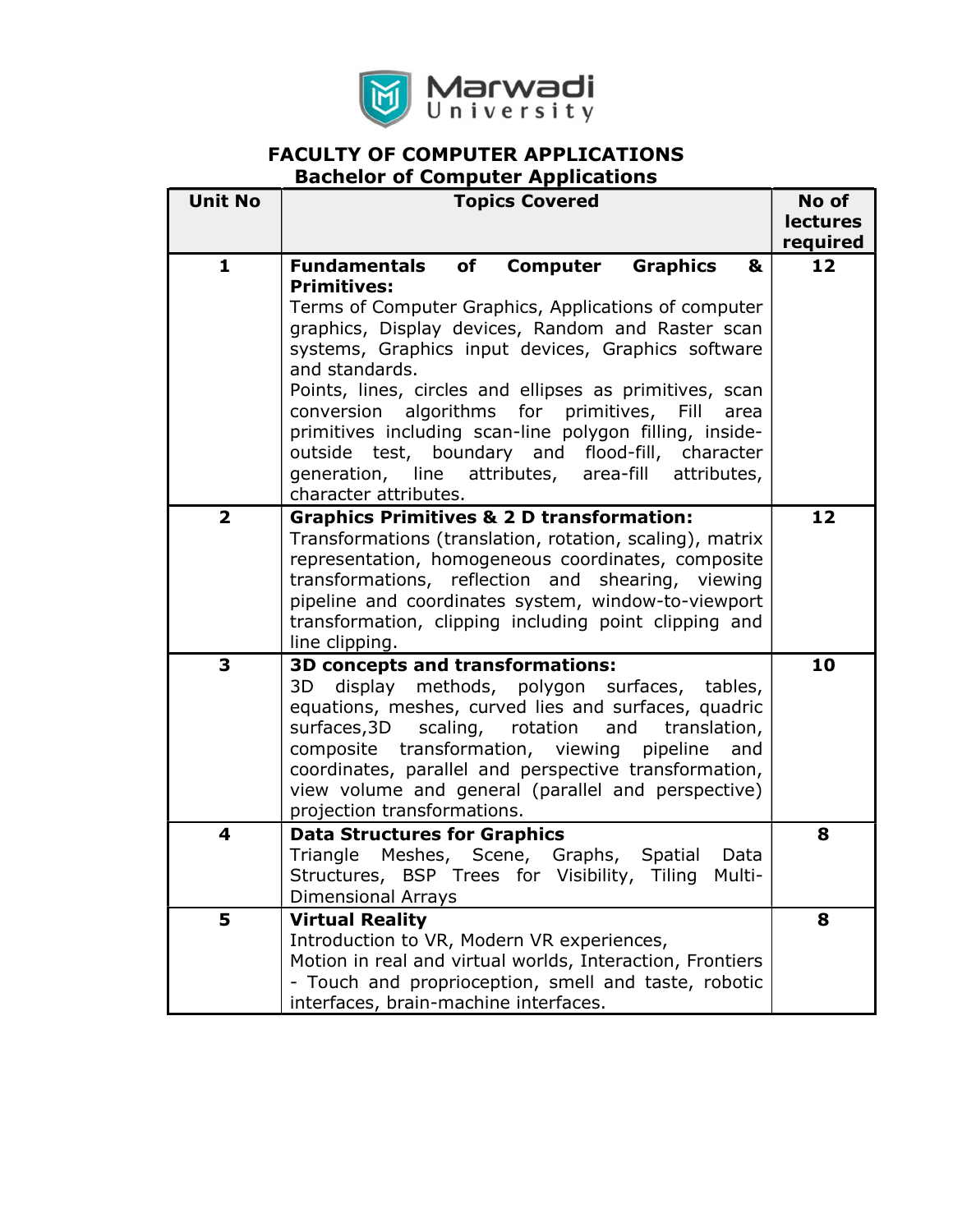

# FACULTY OF COMPUTER APPLICATIONS Bachelor of Computer Applications

#### Course Outcomes :

- 1. Understand and implement graphics terms and concepts.
- 2. Apply the 2D graphics operations into the objects.
- 3. Apply the 3D graphics concepts and its transformation methods.
- 4. Analyse the appropriate data structures required for the graphical displays.
- 5. Applications of Virtual Reality models and recent trends.

#### Course Outcomes – Program Outcomes Mapping Table :

|                 | PO <sub>1</sub> | PO <sub>2</sub> | PO <sub>3</sub> | PO <sub>4</sub> | PO <sub>5</sub> | PO <sub>6</sub> | PO <sub>7</sub> | PO <sub>8</sub> | PO <sub>9</sub> | <b>PO10</b> | <b>PO11</b> |
|-----------------|-----------------|-----------------|-----------------|-----------------|-----------------|-----------------|-----------------|-----------------|-----------------|-------------|-------------|
| CO <sub>1</sub> |                 |                 |                 | M               | H               |                 |                 |                 |                 |             |             |
| CO <sub>2</sub> |                 |                 | М               |                 |                 |                 |                 |                 |                 |             |             |
| CO <sub>3</sub> |                 |                 |                 |                 | M               |                 | М               |                 |                 |             |             |
| CO <sub>4</sub> | M               | M               |                 |                 |                 |                 |                 |                 |                 |             |             |
| CO <sub>5</sub> |                 |                 | М               |                 |                 |                 |                 |                 |                 |             |             |

### Text Book :

- 1. Computer Graphics, D. Hearn and P. Baker, Pearson Education, 2<sup>nd</sup> Edition.
- 2. Fundamentals of Computer Graphics, Peter S and Steve M, A K Peters,  $3<sup>rd</sup>$ edition.
- 3. Virtual Reality, Steven M. LaValle, Cambridge University Press, Latest Edition, 2019.

### Reference Books :

- 1. Computer Graphics, Sinha, Amarendra N.,Udai, Arun D, Tata Mgraw Hill Pvt Ltd, Latest Edition, 2008.
- 2. Principles of Computer Graphics, Shalini Govil-Pai, Springer, Latest Edition, 2004.
- 3. Computer Graphics A programming approach, Harrington & Steven, Tata Mcgraw Hill Pvt Ltd, 2<sup>nd</sup> edition.

### Web References :

- 1. https://www.javatpoint.com/computer-graphics-tutorial
- 2. https://www.tutorialandexample.com/computer-graphics-tutorial
- 3. http://www.opengl-tutorial.org/beginners-tutorials/tutorial-3-matrices